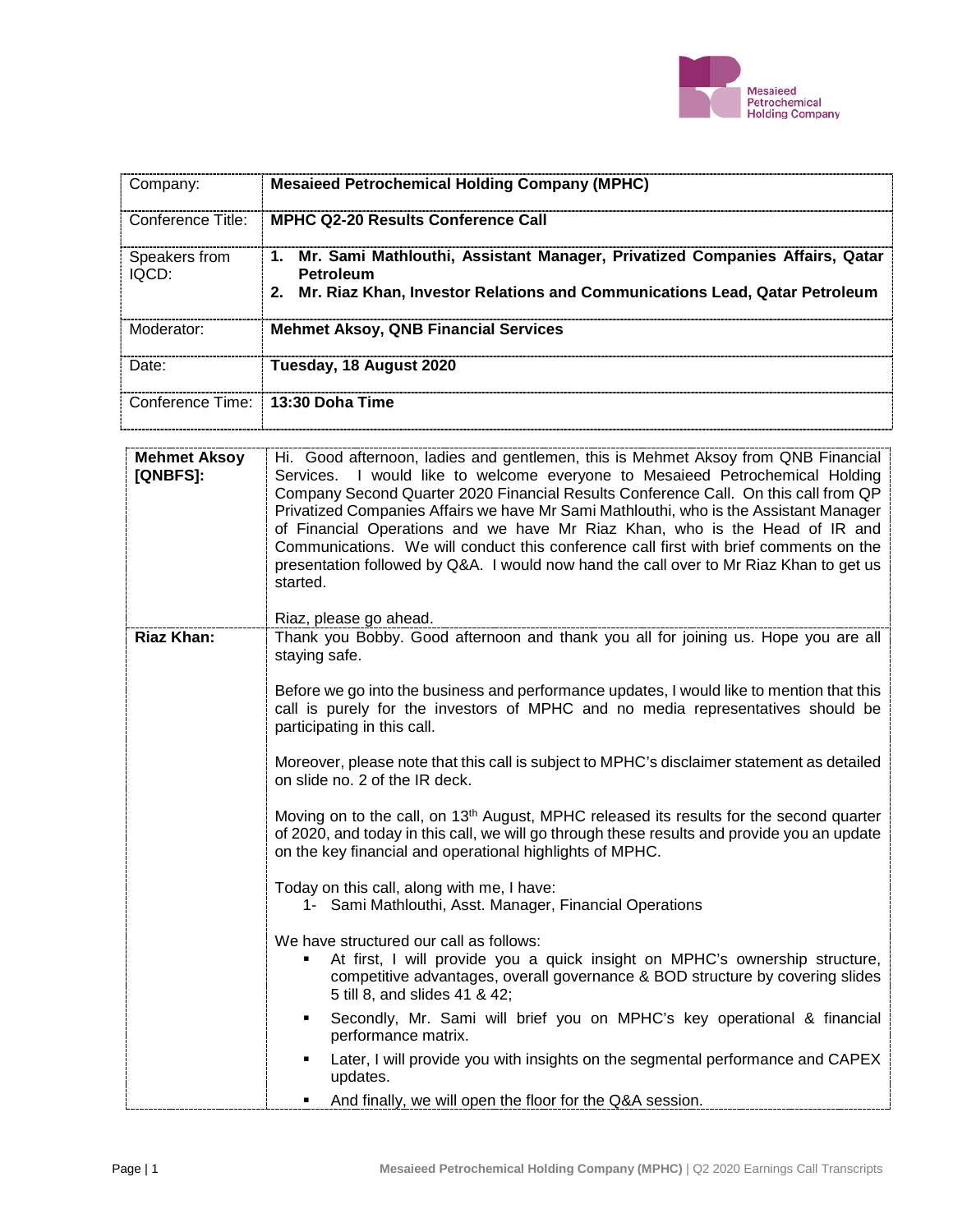

|                            | To start with, as detailed on slide no. 6 of the IR deck, the ownership structure of MPHC<br>comprises of Qatar Petroleum with approximately 65.5% stake and the rest is in the free<br>float.<br>As detailed on slide no. 5, Qatar Petroleum, being the main shareholder of MPHC                                                                                                                                                                                                                                             |
|----------------------------|-------------------------------------------------------------------------------------------------------------------------------------------------------------------------------------------------------------------------------------------------------------------------------------------------------------------------------------------------------------------------------------------------------------------------------------------------------------------------------------------------------------------------------|
|                            | provides most of the head office functions through a service-level agreement. The<br>operations of MPHC's joint ventures are independently managed by their respective<br>Board of Directors, along with the senior management team.                                                                                                                                                                                                                                                                                          |
|                            | The BOD structure is detailed on slide no. 7 of the IR Presentation.                                                                                                                                                                                                                                                                                                                                                                                                                                                          |
|                            | In terms of competitive advantages, as detailed on slide no. 8, all of the MPHC's group<br>companies are strategically placed in terms of competitively priced and assured feedstock<br>supply under long term arrangements, solid liquidity position, with a strong cash flow<br>generation capability and presence of most reputed JV partners. Additionally, its<br>partnership with Muntajat, a global leader in marketing and distribution of chemical<br>products, acts as a catalyst for its access to global markets. |
|                            | In terms of the Governance structure of MPHC, you may refer to slides 41 & 42 of the IR<br>deck, which covers various aspects of MPHC's code of corporate governance in detail.                                                                                                                                                                                                                                                                                                                                               |
|                            | I will now hand over to Sami.                                                                                                                                                                                                                                                                                                                                                                                                                                                                                                 |
| Sami<br><b>Mathlouthi:</b> | Thank you Riaz. Good afternoon and thank you all for joining us.                                                                                                                                                                                                                                                                                                                                                                                                                                                              |
|                            | To start with, MPHC's business performance for the first half of 2020 is a pure reflection<br>of challenging macro-economic conditions, with an overall decline of 56% in terms of<br>bottom line profitability in comparison to the first half of 2019, as reflected on slide no.<br>14.                                                                                                                                                                                                                                     |
|                            | The financial performance was impacted by uncontrollable external factors continued<br>from 2019 such as the slowdown in global economies, limited GDP growth, along with<br>the unprecedented spread of COVID-19 pandemic and the ongoing volatilities in oil<br>prices.                                                                                                                                                                                                                                                     |
|                            | The challenging macro-economic conditions led to a decline of 37% in terms of revenue,<br>compared to last year. This decline was mainly due to the lowered blended selling prices,<br>with a decline of 24% recorded year-on-year basis.                                                                                                                                                                                                                                                                                     |
|                            | Sales volumes declined by 17% in comparison to the first half of 2019, due to the drop<br>in production volumes and lower demand.                                                                                                                                                                                                                                                                                                                                                                                             |
|                            | The production volumes declined by 20% year-on-year basis, amid planned<br>maintenance shutdowns. These maintenance shutdowns are primarily directed to ensure<br>the health, safety and environmental standards, as well as, the plant life in terms of<br>quality assurance and reliability, which would ultimately lead to improved operational<br>efficiency on the long run.                                                                                                                                             |
|                            | When analyzing the decline in profitability in more detail, as reflected on slide 15, the<br>main contributor towards a total variance in the bottom line profitability is mainly due to                                                                                                                                                                                                                                                                                                                                      |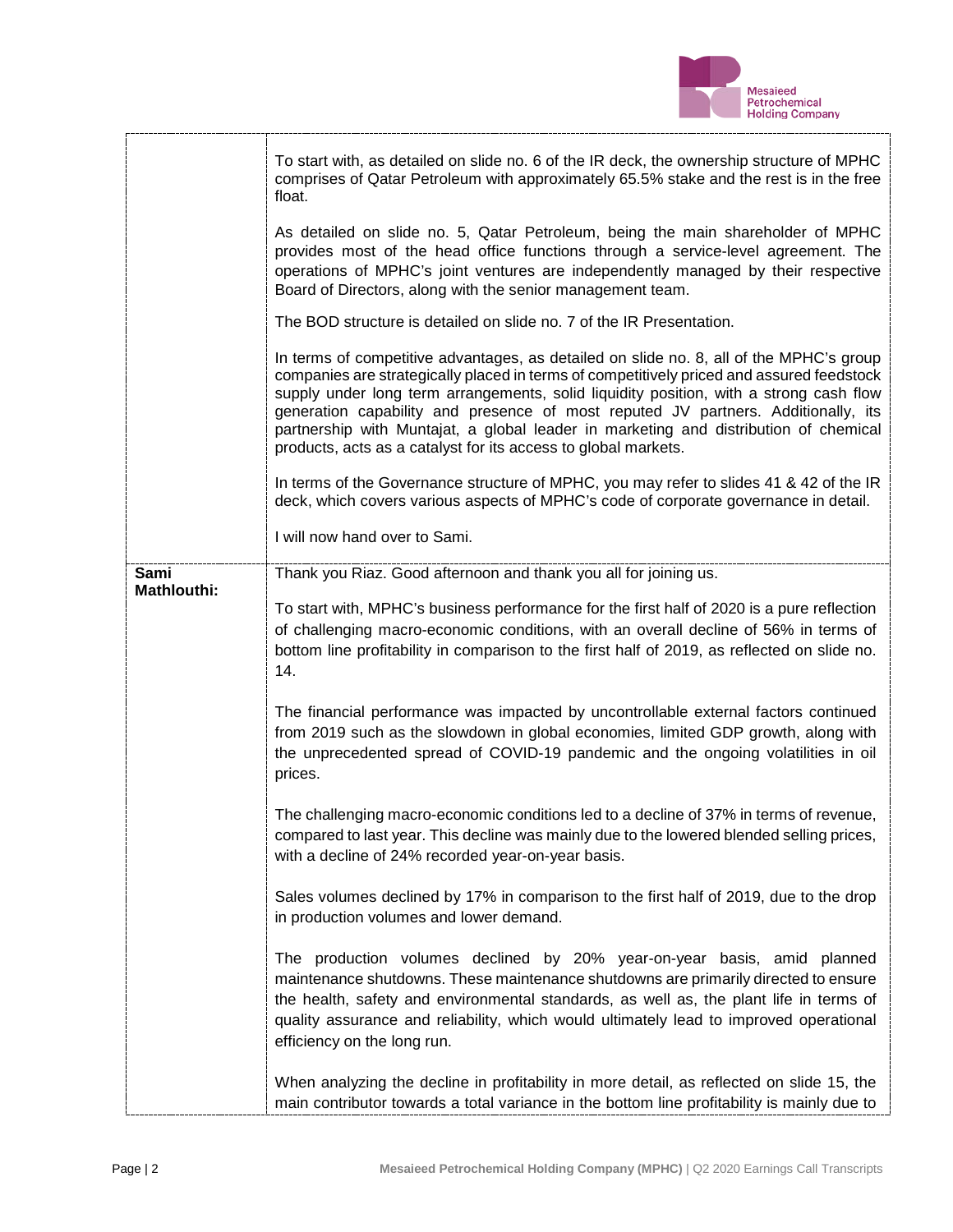

|                   | declining prices and volumes which in total contributed to a decrease of QR 574 million<br>in the Company's earnings for the first half of 2020. Although, this was partially off-set by<br>lowered feedstock unit cost and decline in feedstock volumes due to shutdowns, which<br>added favorably towards the bottom line earnings by QR 121 million.                                                                                                                                                                                                                                                     |
|-------------------|-------------------------------------------------------------------------------------------------------------------------------------------------------------------------------------------------------------------------------------------------------------------------------------------------------------------------------------------------------------------------------------------------------------------------------------------------------------------------------------------------------------------------------------------------------------------------------------------------------------|
|                   | The bottom line was also negatively impacted due to the negative inventory movements<br>on account of large inventory drawdowns due to planned shutdowns and turnarounds.                                                                                                                                                                                                                                                                                                                                                                                                                                   |
|                   | As detailed on slides 36 till 39, in response to contain the spread of COVID-19, measures<br>have been taken to monitor the fluctuating business conditions and threats posed by the<br>spread of COVID-19, with a specific focus on protecting employees, assets and<br>operations.                                                                                                                                                                                                                                                                                                                        |
|                   | Production volumes were not affected by COVID-19, as there were no plant stoppages,<br>nor, were there any changes to the planned maintenance timelines, and all the facilities<br>successfully completed their respective planned turnarounds within the budgeted<br>timelines.                                                                                                                                                                                                                                                                                                                            |
|                   | Also, in the current distressed situation, with the relentless efforts of our sales and<br>marketing partner, the Group ensured that all the sales contracts are effectively and<br>efficiently secured and minimized the disruptions to marketing, warehousing and<br>logistics.                                                                                                                                                                                                                                                                                                                           |
|                   | Before we go into the segmental updates, I would like to highlight some of the key<br>initiatives, as detailed on slide 34, which the Group companies had taken to ensure our<br>resilience in this challenging macroeconomic situation.                                                                                                                                                                                                                                                                                                                                                                    |
|                   | These measures included optimizing human resource structures, reducing direct costs in<br>relation to utilities and maintenance, reducing non-production related expenditures<br>including sales, marketing, corporate and administrative expenses. Similarly, the Group<br>reviewed its CAPEX programs across all the segments and identified CAPEX items that<br>can either be avoided or deferred, without affecting the overall quality, safety,<br>environmental aspects and reliability of the operations.<br>On overall basis, our base case strategy will be to continue its focus on the strategic |
|                   | drivers of operational reliability in terms of continued improvement in efficiency, through<br>cost optimization programs, which would enable the Group to contain costs while making<br>strategic investments for unlocking further growth potential.                                                                                                                                                                                                                                                                                                                                                      |
|                   | I will now hand over to Mr. Riaz Khan, to cover the segmental performance.                                                                                                                                                                                                                                                                                                                                                                                                                                                                                                                                  |
| <b>Riaz Khan:</b> | Thank you Sami.                                                                                                                                                                                                                                                                                                                                                                                                                                                                                                                                                                                             |
|                   | Petrochemicals<br>Starting with Petrochemicals segment, as covered in slides 21 till 25, the overall<br>profitability of this segment has remained under pressure with an overall decline in the<br>bottom line earnings of 78% year-on-year basis. This was mainly due to the declining<br>selling prices and lowered sales volumes.                                                                                                                                                                                                                                                                       |
|                   | The decline in the segment's blended product prices of 23%, coupled with a decline in<br>sales volumes of 19%, led to an overall decline in revenues by 38%, within the segment.                                                                                                                                                                                                                                                                                                                                                                                                                            |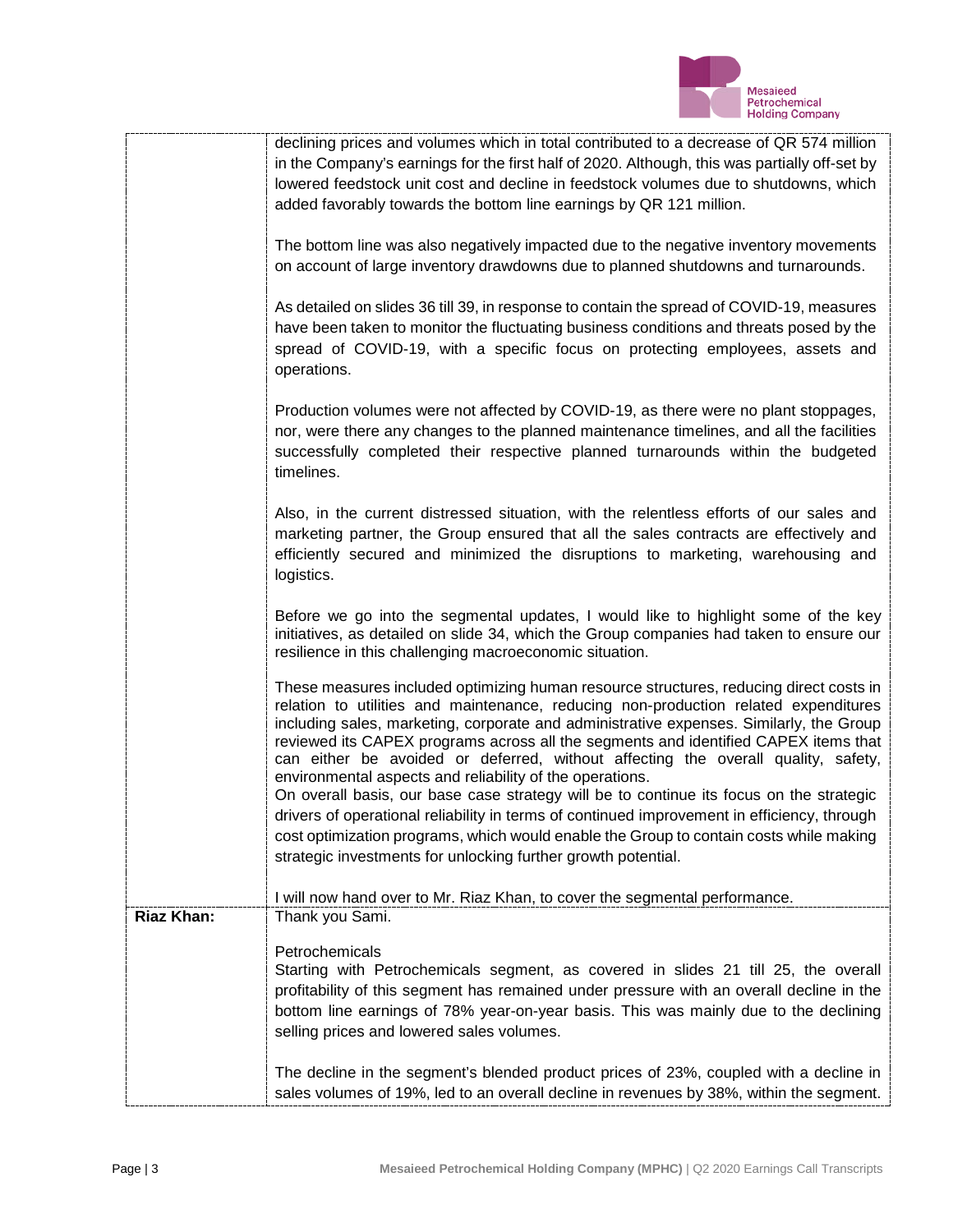

| The decline in sales volumes was due to the overall decline in production volumes<br>primarily due to the planned periodic turnaround of Q-Chem II facilities implemented<br>during the first quarter of 2020. The production volumes declined by 22% compared to<br>the first half of last year.                                                                                                   |
|-----------------------------------------------------------------------------------------------------------------------------------------------------------------------------------------------------------------------------------------------------------------------------------------------------------------------------------------------------------------------------------------------------|
| In terms of segment revenue by geography, as detailed on slide 24, Asia remains a main<br>market for the segment, where, Indian sub-continent and Europe remains other key<br>markets for the segment.                                                                                                                                                                                              |
| Chlor-Alkali<br>Moving on to Chlor-Alkali segment, as detailed on slides 26 till 30. During the first half of<br>2020, segment revenue declined by 34%, compared to the same period of last year. The<br>decline in revenue was mainly due to the decrease in sales volumes by 13% and selling<br>prices by 24%.                                                                                    |
| Sales volumes fell mainly due to 2 reasons: firstly, the planned shutdown of the QVC<br>facilities in Q1-20; and secondly, non-availability of access to the core markets for Chlor-<br>Alkali products in the first part of Q2-20, due to COVID-19 lockdowns. For such period,<br>the segment continued with the production and built inventories by holding bulk liquids<br>via floating storage. |
| The decline in selling prices was mainly due to adverse macroeconomic sentiments,<br>causing supply-demand imbalances leading to negative effects on the commodity prices.                                                                                                                                                                                                                          |
| During the period, the segment reported a net profit of QR 5 million, down by 93% from<br>the previous year, mainly due to the overall drop in segment revenue. Production dropped<br>by 16% due to the periodic planned turnarounds, which is necessary to maintain the plant<br>life and ensure HSE standards.                                                                                    |
| In terms of segment revenue by geography, as detailed on slide 29, Indian sub-continent<br>remains the main market for this segment.                                                                                                                                                                                                                                                                |
| Moving on slide no. 32, here, important point to note that the cash flow & CAPEX figures<br>for the years 2020-24 are based on the 2020 approved budget and business plan, which<br>was based on the expectations of the market conditions and commodity prices prevailing<br>in the start of the year.                                                                                             |
| With current market conditions and commodity price trends, the forecasts as detailed on<br>this slide cannot be relied on with absolute certainty, where, the actual realization of these<br>figures might significantly differ as compared to these projections, subject to the<br>macroeconomic conditions prevailing at that point of time.                                                      |
| Now we will open the floor for the Q&A Session.                                                                                                                                                                                                                                                                                                                                                     |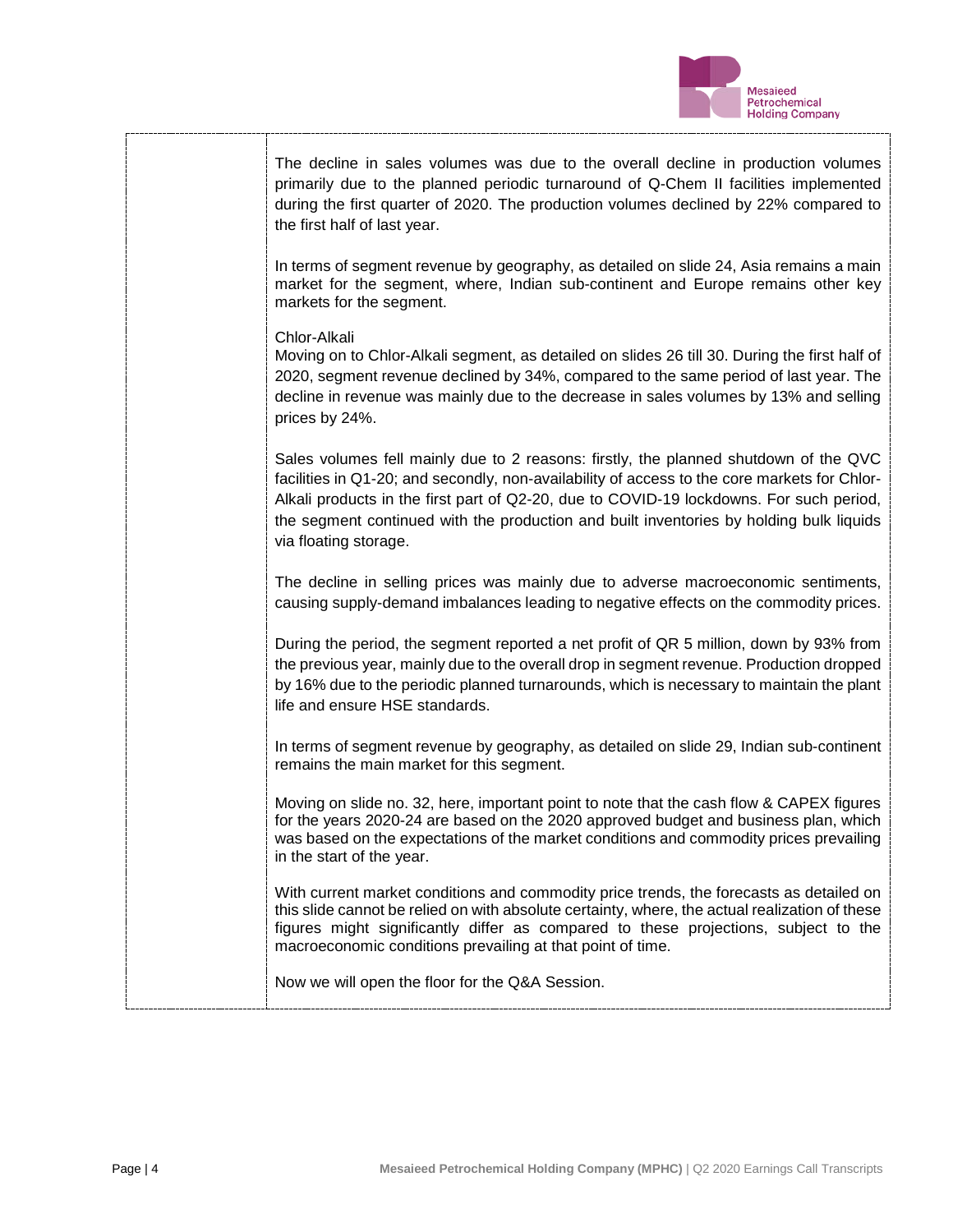

| Operator:                         | Thank you. If you would like to ask a question, please signal by pressing star one on<br>your telephone keypad. If you're using a speakerphone, please make sure your mute<br>function is turned off to allow your signal to reach our equipment. A voice prompt on the<br>phone line will indicate when your line is open. Please state your name before posing<br>your question. Again, press star one to ask a question. We'll pause for just a moment to<br>allow everyone an opportunity to signal for questions. Again, press star one on your<br>telephone keypad to ask a question. We'll take our first question. Please go ahead.                                                                                                                                                                                                                           |
|-----------------------------------|-----------------------------------------------------------------------------------------------------------------------------------------------------------------------------------------------------------------------------------------------------------------------------------------------------------------------------------------------------------------------------------------------------------------------------------------------------------------------------------------------------------------------------------------------------------------------------------------------------------------------------------------------------------------------------------------------------------------------------------------------------------------------------------------------------------------------------------------------------------------------|
| Speaker:                          | Hi, thanks for organizing the call. My question was going to be on Petrochemical<br>segments. I mean, we have seen a decent drop in the polyethylene sales, HDPE sales<br>like in terms of the volumes. I'm just wondering, like, what's your outlook for the third<br>quarter and fourth quarter? Do you think we are going to go back to the 2019 level or are<br>we going to stay near the radius first half 2020 volume during the second half as well?                                                                                                                                                                                                                                                                                                                                                                                                           |
| Sami<br><b>Mathlouthi:</b>        | Hello. Yeah, this is Sami. So basically I think we see that the third quarter, the - basically<br>the sales volumes will be reflected as per the budget. So I think it will be close to the<br>sales that we made in Q3 2019. The only difference compared to Q2 2020. So basically<br>Q2 we had an issue which is related to the COVID-19, in addition to the impact of the<br>turnaround and the shutdowns we had in Q1 2020. So we don't expect any drop in the<br>sales volumes in Q3 2020. And we believe that I think we will maintain the same level of<br>sales in Q3 2020 compared to Q3 2019.                                                                                                                                                                                                                                                               |
| Operator:                         | As a reminder to ask a question please signal by pressing star one on your telephone<br>keypad. We will take our next question. Please go ahead.                                                                                                                                                                                                                                                                                                                                                                                                                                                                                                                                                                                                                                                                                                                      |
| Speaker:                          | Thank you for holding the call. I have two questions. One is on the Slide number 23<br>which is Petrochemical segment. There it's mentioned that one off income on excess tax<br>payment. So I appreciate if you could highlight what is the amount on one off income.<br>And the other question is on Slide 16. There is a detail of operating rates for different $-1$<br>mean the two segments Petrochemical and Chlor-Alkali. I wanted to understand that why<br>the Chlor-Alkali is operating at around 70-75% on average for the past five quarters, that's<br>six quarters in this slide, and when does MPHC aim to achieve like close to 100% which<br>is a normal practice of the QP linked businesses. I mean, we have seen it in IQ<br>companies and MPHC like the Petrochemical segment closer to $-$ full utilization, so these<br>two questions please. |
| <b>Sami</b><br><b>Mathlouthi:</b> | Okay. I think I would start by first question. So basically in the first question, the excess<br>tax is equal to QAR37. This is relating to basically to the tax in 2019. And then the<br>difference in payment compared to what has been accrued in 2019. So the difference is<br>37 million. In terms of Slide 16, the capacity of let's say for 77%, 75%, I think that is<br>normal for QVC, and QVC is basically maintaining an average capacity of 80-82%. And<br>I think we will maintain the same capacity over the next few quarters and there is no<br>change. For your third question, at the moment we cannot comment on anything relating<br>to IQ. So basically IQ financial has been discussed during IQ IR presentation.                                                                                                                               |
| Speaker:                          | So I think – I would wonder I had a question on basically Chlor-Alkali. So this – have you<br>- are you facing any problem in selling the products or is like whatever is produces is sold<br>and it just like temporary like 75% - 73-74% compared to 85% on last year?                                                                                                                                                                                                                                                                                                                                                                                                                                                                                                                                                                                              |
| Sami<br><b>Mathlouthi:</b>        | Yeah, I think we had some problems during the Q2 2020, which is mainly relating to the<br>close of the Indian market. This has created some problems for us to sell our product,<br>but I think now things are getting much better. We are basically selling the production<br>you are having. So - and we don't expect any issues for Q3 2020 unless basically<br>countries will return back to closing their borders, and then we will take from that.                                                                                                                                                                                                                                                                                                                                                                                                              |
| Speaker:                          | So I would assume that the current utilization in institution is better than the 73%?                                                                                                                                                                                                                                                                                                                                                                                                                                                                                                                                                                                                                                                                                                                                                                                 |